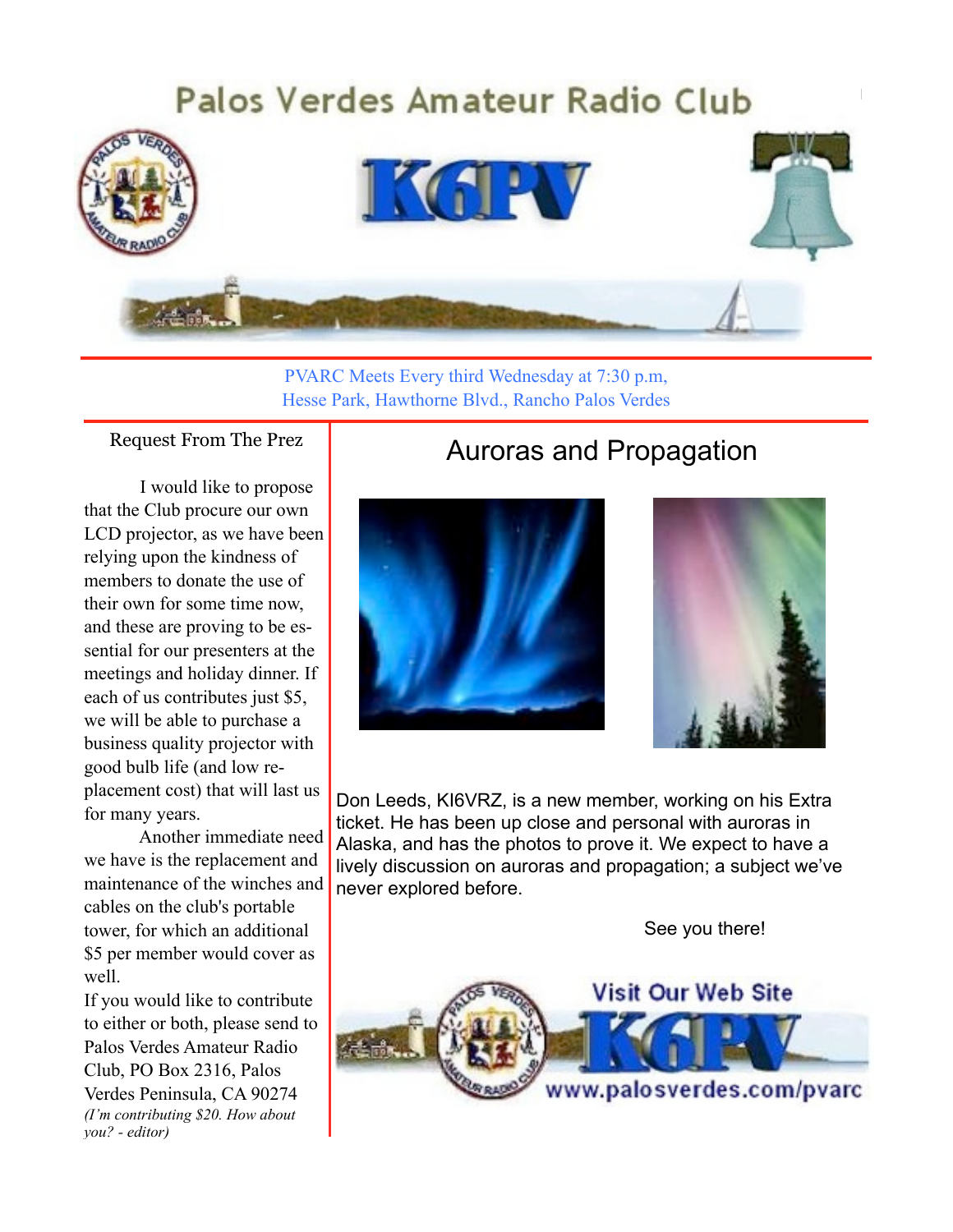

# The President Pontificates Joe Pace, NZ6L

The recent birthday of Samuel Morse reminds me of how pervasive this code that was developed by Alfred Vail and himself in 1835 has become; and, not surprising due to its rhythmic quality, has shown up in unexpected places such as music.

Take for example Pierre Boulez's Messagesquisse, which he dedicated to Paul Sacher. This score contains Morse encodings of Sacher's name, in both direct form and in variations:



In contemporary music, Joe Walsh, WB6ACU, has placed the message "REGISTER AND VOTE FOR ME AR" in the song "Vote for me" on "Songs for a dying planet," and this message is also reportedly hidden in "Mother Says" on the album "Barnstorm."

Roger Water's album "Radio Kaos" is imbued with Morse code and the code shows up in the strangest places in various pop, rock, and punk music songs, both well and mal-formed, with relevant, mysterious, and sometimes vulgar messages. As someone who grew up in the age of playing albums backwards to listen for hidden messages, CW adds a whole new dimension.

In the early days of aeronautics, a system called four-course radio range navigation was developed, which like the airway light beacons before it, utilized Morse code. The crew would hear a Morse letter of either A or N when flying in a given quadrant of a four-course transmitter site, and when flying directly towards or away from the center-point on one of these "beams" between the quadrants, a steady hum would be heard as the dit dah, and dah dit of the code merged into a single continuous tone.

Today in aviation, pilots use Morse code to identify radio navigation signals by their one to three letter ids, and instrument landing system localizers by their four letter ids. When approaching to land on an instrument runway, the outer, middle, and inner marker beacons along the final approach course transmit the letters O, M, and I, respectively as one flies over them. Nothing made me feel like I was home more than hearing the middle marker at Torrance airport while passing over Tom Ishibashi's strawberry fields (the beam antenna pointing upwards next to the fence on Crenshaw is the middle marker).

In boating, as in aviation, Morse code is seen as buoy identification signals of single letters, such as A and U, and as popularized by movies, is used as a means of discrete inter-ship communication with the Aldis type signal lamp, and periscope lamps.

So, whenever I hear it said that Morse code is dying I remember that even though it may be more oft behind the curtain these days, it is still pervasive, essential to our everyday lives, and turns up in the strangest of places. 73, Joe Pace, NZ6L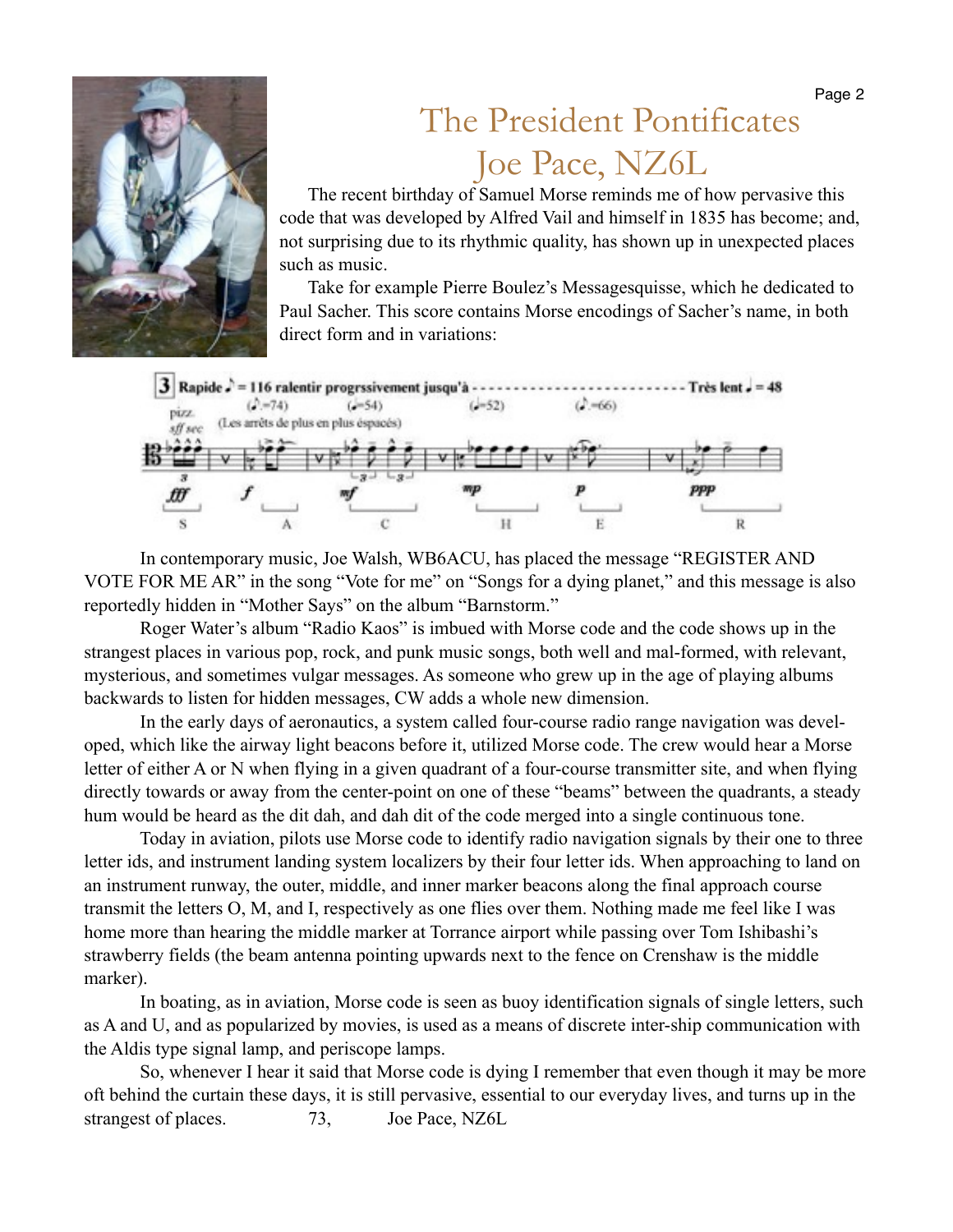

### de the VP

I am happy to report that we have been able to secure a number of good in-

dividuals for the coming club meetings in the coming months. Some will present some unusual topics, but our radio hobby touches on many aspects and radio amateurs have always been able to contribute to advancements although we are perhaps looked on as being just "amateurs". The great thing about being "amateurs" is that we have the freedom to experiment and try different methods and things that the "professionals" find uninteresting because they need to have their projects economically funded and sponsored. We, on the other hand, are free to pursue our radio and electronic interests and use whatever means we can get together.

Over the years many clever and enthusiastic "amateurs" have made important discoveries and advanced radio communications. This goes on all the time and some even come up with ideas and solutions around which they have created large companies. A couple of such companies come to mind such as Yaesu and Elecraft. I am sure there

# ARRL FIELD DAY

Do you want to spend part of a memorable 27-1/2 hours operating HF and CW in tents and under awnings on the Palos Verdes High School grounds, but don't quite know what jobs or equipment are needed? You'll find a jobs signup sheet on page 5, and an equipment sign-up sheet on page 6.

Much of the equipment--radios, generators, antennas, and so forth, we hope will continue to be supplied by those Field-Day Regulars who have been involved year after year.

The signup sheet will be at the meeting next week. If you can't make it, call Ginger (310- 378-7894) to reserve a time or offer equipment.

are many more and I am sure also many "old timers" remember a number of US companies that had been on the map and are now gone. It is interesting to note that in the US, amateur radio is officially called "The Amateur Radio Service." That name in itself shows we are recognized as providing something very important. As we all can be proud of, our service has saved the day many, many times. I am sure it will also continue in the future, not only in direct radio/electronic communications, but in innovation and development. I hope our Club meeting presentations will reflect some of these qualities and will be enjoyed by all.

#### Knut, N6BNP

History is a vast early warning system. Norman Cousins

"Bravery is being the only one who knows you're afraid." -- Col. David Hackworth

If you can't be a good example -- then you'll just have to be a horrible warning.-Catherine

The difference between a pigeon and an investment banker? The pigeon can still make a deposit on a BMW.

When one door of happiness closes, another opens; but often we look so long at the closed door that we do not see the one which has been opened for us. - Helen Keller

> Don't let what you cannot do interfere with what you can do. -- John Wooden

A sad soul can kill you quicker than a germ. ~John Steinbeck

When I die, I'm leaving my body to science fiction.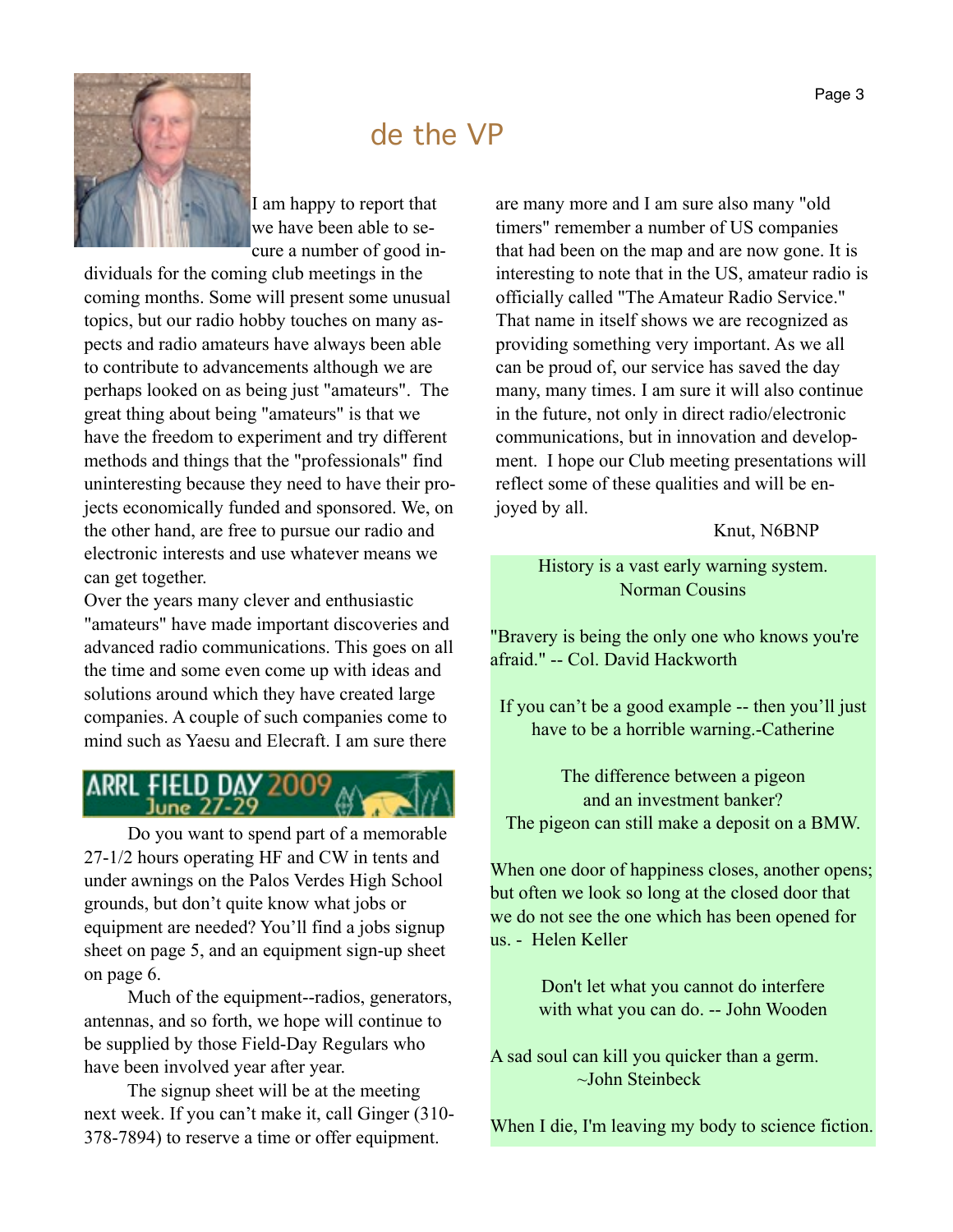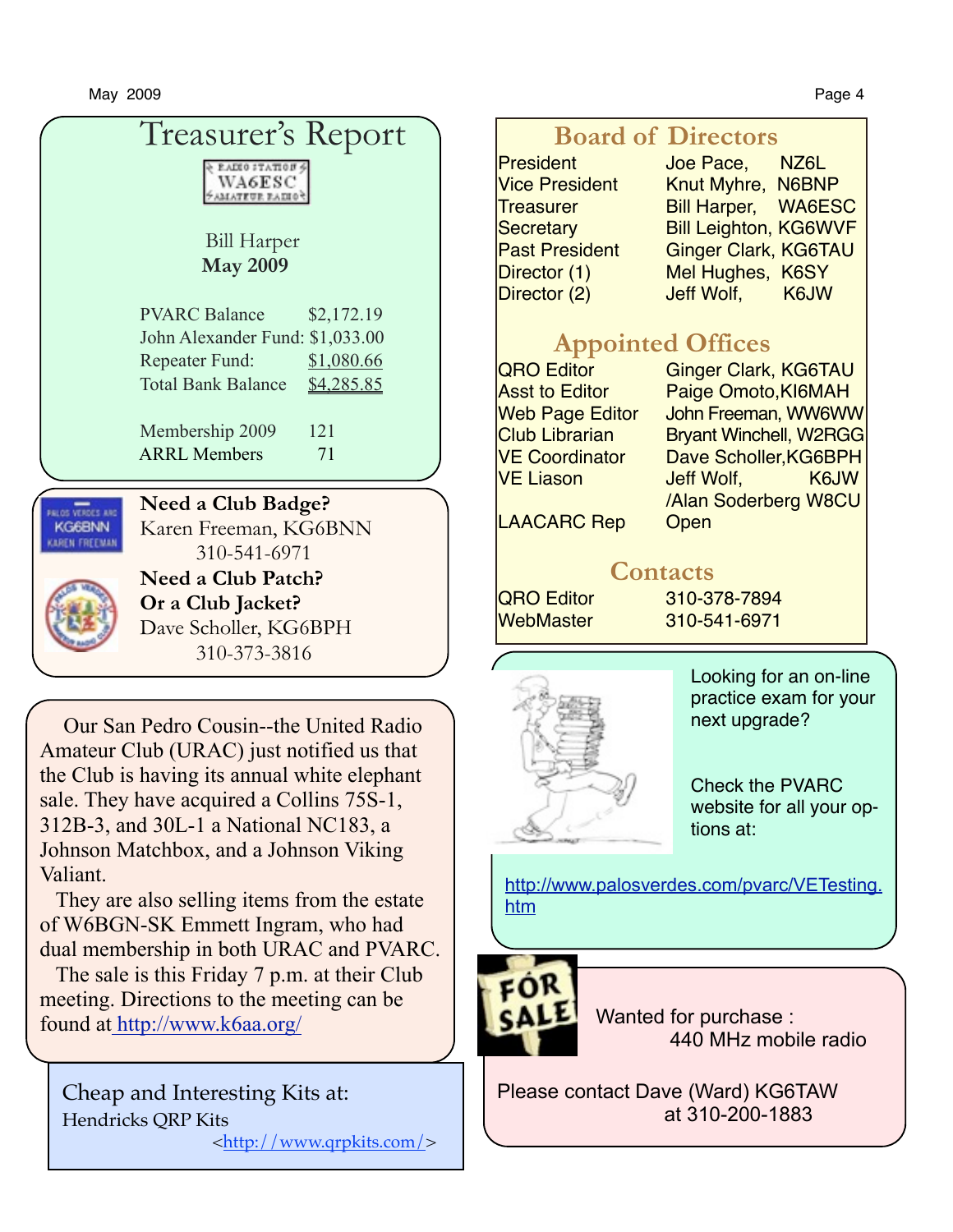

# Field Day Signup Sheet

### **PEOPLE**

### **Your Name Here**

| <b>Field Day Chairperson(s)</b> - Person(s) responsible for<br>coordinating the event as a whole. (Grab a friend and offer<br>to co-chair the event) |  |
|------------------------------------------------------------------------------------------------------------------------------------------------------|--|
| HF-SSB Station Chief - Manages the HF-SSB station                                                                                                    |  |
| (equipment, setup, operator schedule, teardown)                                                                                                      |  |
| <b>HF-CW Station Chief - Manages the HF-CW station</b>                                                                                               |  |
| (equipment, setup, operator schedule, teardown)                                                                                                      |  |
| HF-GOTA Station Chief - Manages the HF-GOTA sta-                                                                                                     |  |
| tion (equipment, setup, operator schedule, teardown)                                                                                                 |  |
| <b>Safety Officer</b> - Insures site safety (safety of erection and                                                                                  |  |
| operation of antennas, generators, safe fueling, tripping                                                                                            |  |
| hazards, etc)-- probably two or three people in shifts.                                                                                              |  |
| Publicity - Person who communicates with the media for                                                                                               |  |
| the event and manages the information table during the                                                                                               |  |
| event and other publicity items.                                                                                                                     |  |
|                                                                                                                                                      |  |
| <b>ARRL FD Bulletin Copier - A person who can copy the</b>                                                                                           |  |
| ARRL CW transmission to provide bonus points for the                                                                                                 |  |
| club.                                                                                                                                                |  |
| <b>Computer/Logging Chief - Provides and manages the</b>                                                                                             |  |
| computer logging equipment, handles the collection and                                                                                               |  |
| input of paper logs.                                                                                                                                 |  |
| <b>ARRL Submission - Completes all paperwork for sub-</b>                                                                                            |  |
| mission to ARRL of the computerized logs.                                                                                                            |  |
| Site keys/sprinkler control - Arranges for sprinklers to                                                                                             |  |
| be off in operating areas -- also coordinates with the High                                                                                          |  |
| School for access/keys, etc. Needs to be done before the                                                                                             |  |
| weekend (Last year we got wet!)                                                                                                                      |  |
| Operators and loggers for HF-SSB; HF-CW; HF-                                                                                                         |  |
| and GOTA;                                                                                                                                            |  |
| <b>Overnight operators</b> (in shifts from dark to dawn--need                                                                                        |  |
| people there to guard the equipment overnight)                                                                                                       |  |
|                                                                                                                                                      |  |

**Setup begins at 7:30 a.m. on Saturday. Tear-down begins promptly at 11 a.m. on Sunday.**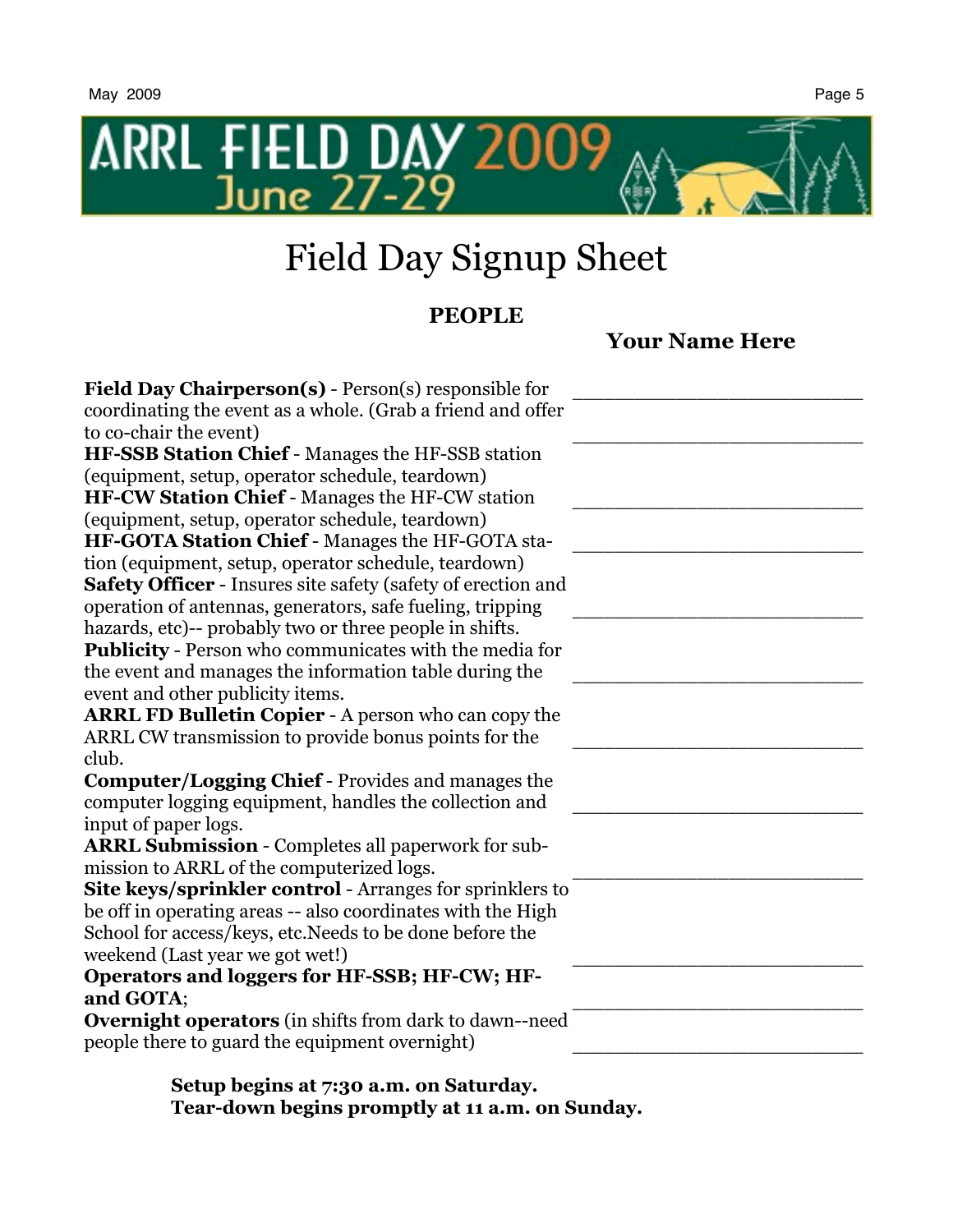

# Field Day Signup Sheet

#### **GEAR Your Name Here** Radios: HF SSB w/power supply (two of them) HF-CW w/power suplly (two of them) VHF/UHF w/power supply GOTA w/power supply Antennas and Coax: HF SSB Multiband Yagi, Dipole (two at least) HF CW (Multiband Yagi, Dipole (two at least) VHF/UHF (one) GOTA (dipole or vertical) Coax feedlines (25-50 feet each; three of them) A batch of barrel connectors Generators: For HF,and CW stations Generator Transport Computers: Need one for each station w/logging program Tables, chairs, pads, pencils, paper, tents (2 of them) lamps, cooling fans, and some etc. stuff. \_\_\_\_\_\_\_\_\_\_\_\_\_\_\_\_\_\_\_\_\_\_\_\_\_\_\_\_ \_\_\_\_\_\_\_\_\_\_\_\_\_\_\_\_\_\_\_\_\_\_\_\_\_\_\_\_ \_\_\_\_\_\_\_\_\_\_\_\_\_\_\_\_\_\_\_\_\_\_\_\_\_\_\_\_ \_\_\_\_\_\_\_\_\_\_\_\_\_\_\_\_\_\_\_\_\_\_\_\_\_\_\_\_ \_\_\_\_\_\_\_\_\_\_\_\_\_\_\_\_\_\_\_\_\_\_\_\_\_\_\_\_ \_\_\_\_\_\_\_\_\_\_\_\_\_\_\_\_\_\_\_\_\_\_\_\_\_\_\_\_ \_\_\_\_\_\_\_\_\_\_\_\_\_\_\_\_\_\_\_\_\_\_\_\_\_\_\_\_ \_\_\_\_\_\_\_\_\_\_\_\_\_\_\_\_\_\_\_\_\_\_\_\_\_\_\_\_ \_\_\_\_\_\_\_\_\_\_\_\_\_\_\_\_\_\_\_\_\_\_\_\_\_\_\_\_ \_\_\_\_\_\_\_\_\_\_\_\_\_\_\_\_\_\_\_\_\_\_\_\_\_\_\_\_ \_\_\_\_\_\_\_\_\_\_\_\_\_\_\_\_\_\_\_\_\_\_\_\_\_\_\_\_ \_\_\_\_\_\_\_\_\_\_\_\_\_\_\_\_\_\_\_\_\_\_\_\_\_\_\_\_ \_\_\_\_\_\_\_\_\_\_\_\_\_\_\_\_\_\_\_\_\_\_\_\_\_\_\_\_

\_\_\_\_\_\_\_\_\_\_\_\_\_\_\_\_\_\_\_\_\_\_\_\_\_\_\_\_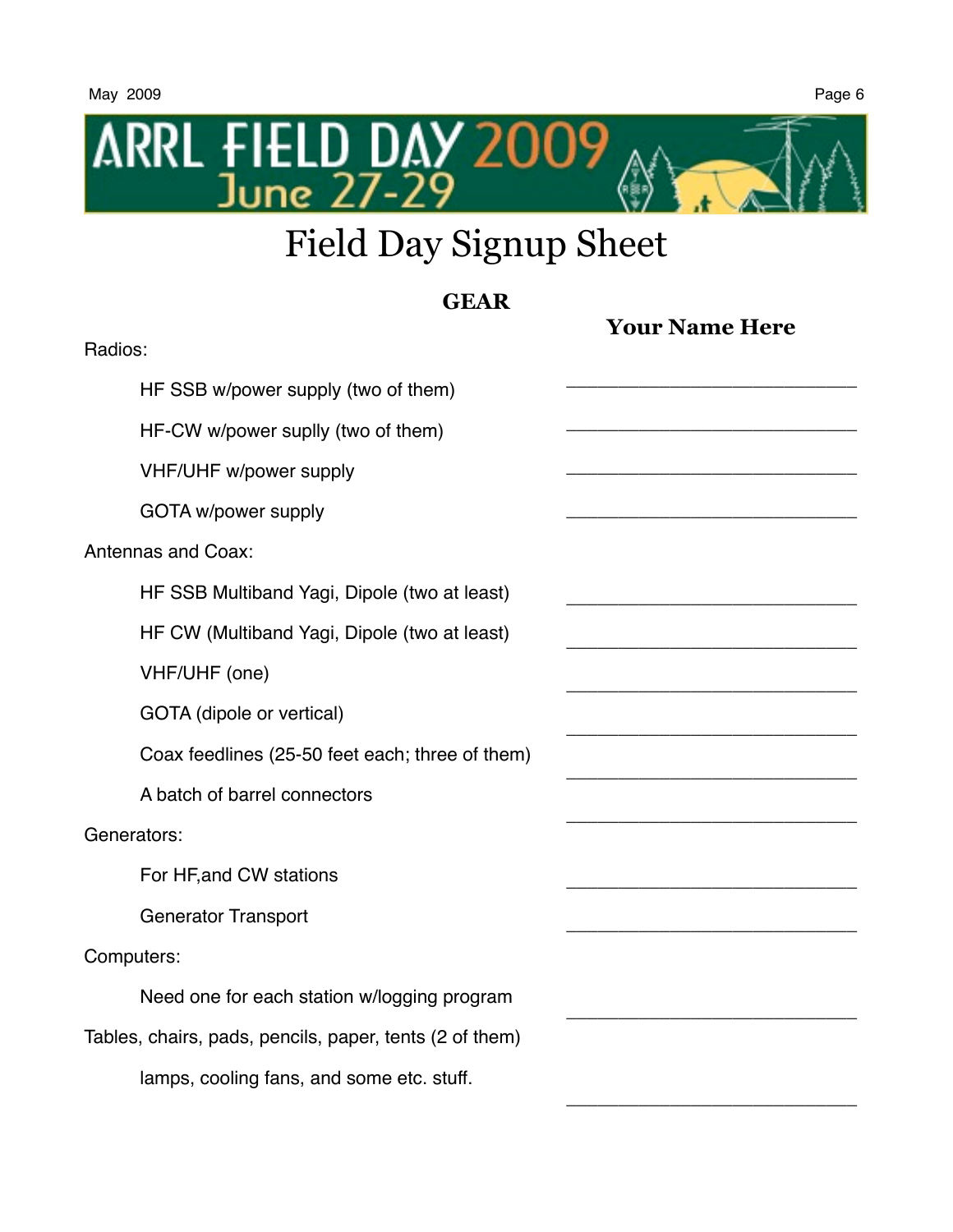

# 2009 Palos Verdes Marathon

Denzel Dyer, KG6QWJ denzel.dyer@verizon.net

Another Marathon (the 43rd) completed, though not as successfully as I had hoped because the repeater turned out not to work as well as it did last year. The operators at Point Fermin in particular had very little communication with net control. But next year will be better.

No rain, and the cool, cloudy morning was great for the runners, though I believe the winning runner was a few minutes slower than last year. The race finished much earlier this year, with almost all the runners back by 1 PM.

Very sincere thanks to the radio operators. Working roughly from southeast to northwest, there were:

**Bill Leighton**, KG6WVF, who had the challenging job of following the race director around with minimal radio communication. **Matt Cruse**, N6MDC, at the start/finish line, also difficulty getting to Net Control **Chuck McCown**, K6CTM, at Aid Station 1 **Ray Day**, N6HE, at Aid Station 2 **Ginger Clark**, KG6TAU, who started assisting at Aid 2 and moved to Aid 5 **Homer Meek**, K6HKT, at Aid Station 3 **Steve Collins**, KI6TEQ, at Aid Station 4 **Joe**, K5KT, and **Marian**, K5KKT, **Locascio** at Aid Station 5 **Marty**, KF6VSY, and **Lora**, KF6JLF, **Dodell** at Aid Stations 6 and 8 respectively **Jerry Shaw**, KI6RRD, with wife, **Barbara**, KI6STY, and son **Jeremy**, KI6SUA, at the new Aid Station 7

**Bill Harper**, WA6ESC, at Aid Station 9 **Mike Semos**, N6DBS, at Aid Station 10 **Joe Pace**, NZ6L, at the turn-around. **Bryant Winchell**, W2RGG, at the PVE command post **Diana Feinberg**, AI6DF, and **Michael Barry**, KI6GTH, in Vans 1 and 2 **John Beckwith**, N6JCB, and **James Keene**, WA0FMB, as Rovers 1 and 2 **Helen Dyer**, KI6VSB, as assistant NCO [Net Control Operator] **Dale Hanks**, N6NNW, as overall backup.

As I have been saying, my time as NCO is finished, and volunteers are needed as replacements. This is excellent practice at practical operation of a net, with no requirement for great technical ability or expensive equipment. Everyone should have a shot at it for a year or two. I do recommend having both a NCO and a vice-NCO. That would provide backup for the NCO, and experience for the successor. Walt Ordway did all the organizational work, so that only a little updating is needed every Spring. Volunteer now - don't wait for the Spring rush.

Denzel Dyer KG6QWJ

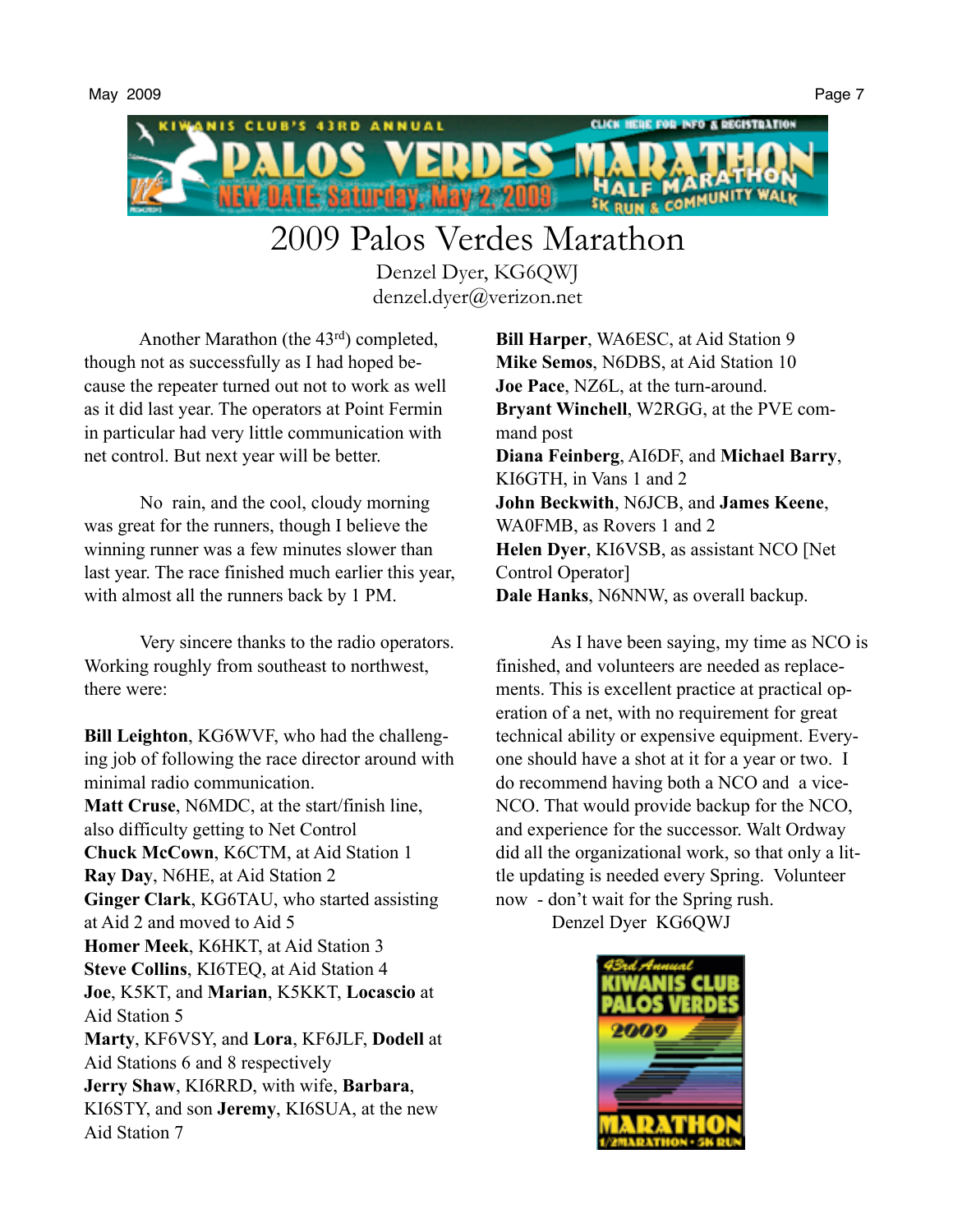May 2009 Page 8

# ARRL Report May, 2009

Bryant Winchell, W2RGG

[*Note: To read the entire article referenced below go to <http://www.arrl.org/arrlletter/> and click on the appropriate Volume and Number.]*

#### **WHEN VANDALS STRIKE INFRASTRUCTURE, HAMS PROVIDE COMMUNICATIONS SUPPORT**

Just after midnight on April 9, someone climbed down four manholes in the San Jose, California area and cut underground fiber optic cables. The sabotage led to widespread disruption of phone service - including tens of thousands of land lines, an undetermined number of cell phones, Internet access and 911 emergency service -- in southern Santa Clara County, as well as in Santa Cruz and San Benito counties. San Jose is the county seat of Santa Clara County. With the infrastructure disabled, local Emergency Management officials called on ham radio operators in their communities to provide back-up communications. According to the "San Jose Mercury News," Santa Clara County called a local state of emergency, "but worst-case scenarios were successfully avoided through use of ham radios, door-to-door checks and extra-vigilant patrols"

<[http://www.mercurynews.com/centralcoast/ci\\_12121118?nclick\\_check=1](http://www.mercurynews.com/centralcoast/ci_12121118?nclick_check=1)>. Ref.: TheARRLLetter, Vol. 28, No. 15

#### **FORUM SCHEDULE ANNOUNCED FOR 2009 DAYTON HAMVENTION**

One of the many highlights at Dayton Hamvention is the myriad of educational and fun forums that take place the entire weekend at Hara Arena. The Dayton Amateur Radio Association has coordinated 45 unique programs that encompass nearly 80 hours of programs and activities for the thousands of people expected to attend these programs. Hamvention, the largest event of its kind, will be May 15-17 at Hara Arena in Dayton, Ohio. Please keep in mind that the schedule may change before Hamvention. Ref.: The ARRL Letter, Vol. 28, No. 15

#### **BOSTON AREA HAMS PROVIDE COMMUNICATIONS SUPPORT FOR ANNUAL MARA-THON**

More than 250 Amateur Radio operators provided communication support for the 113th running of the Boston Marathon [<http://www.bostonmarathon.com](http://www.bostonmarathon.com)> on Monday, April 20, also known as Patriots' Day  $\lt$ http://en.wikipedia.org/wiki/Patriots Day>. With more than 26,000 official runners and 500,000 spectators along the 26 mile route, the marathon utilized amateurs at the starting line, along the course at each water and first aid station, and at the finish line. Ref.: The ARRL Letter, Vol. 28, No. 16

#### **THE 2009 ARRL NATIONAL CONVENTION AND DAYTON HAMVENTION: THIS WEEK-END!**

On May 15-17, hams from all over the world will make their way to the Hara Arena, located in Trotwood, Ohio for the 2009 ARRL National Convention

<<http://www.arrl.org/announce/nc/2009/dayton.html>> and Dayton Hamvention

<<http://www.hamvention.org/>>. Held annually since 1952, Hamvention is one of the largest Amateur

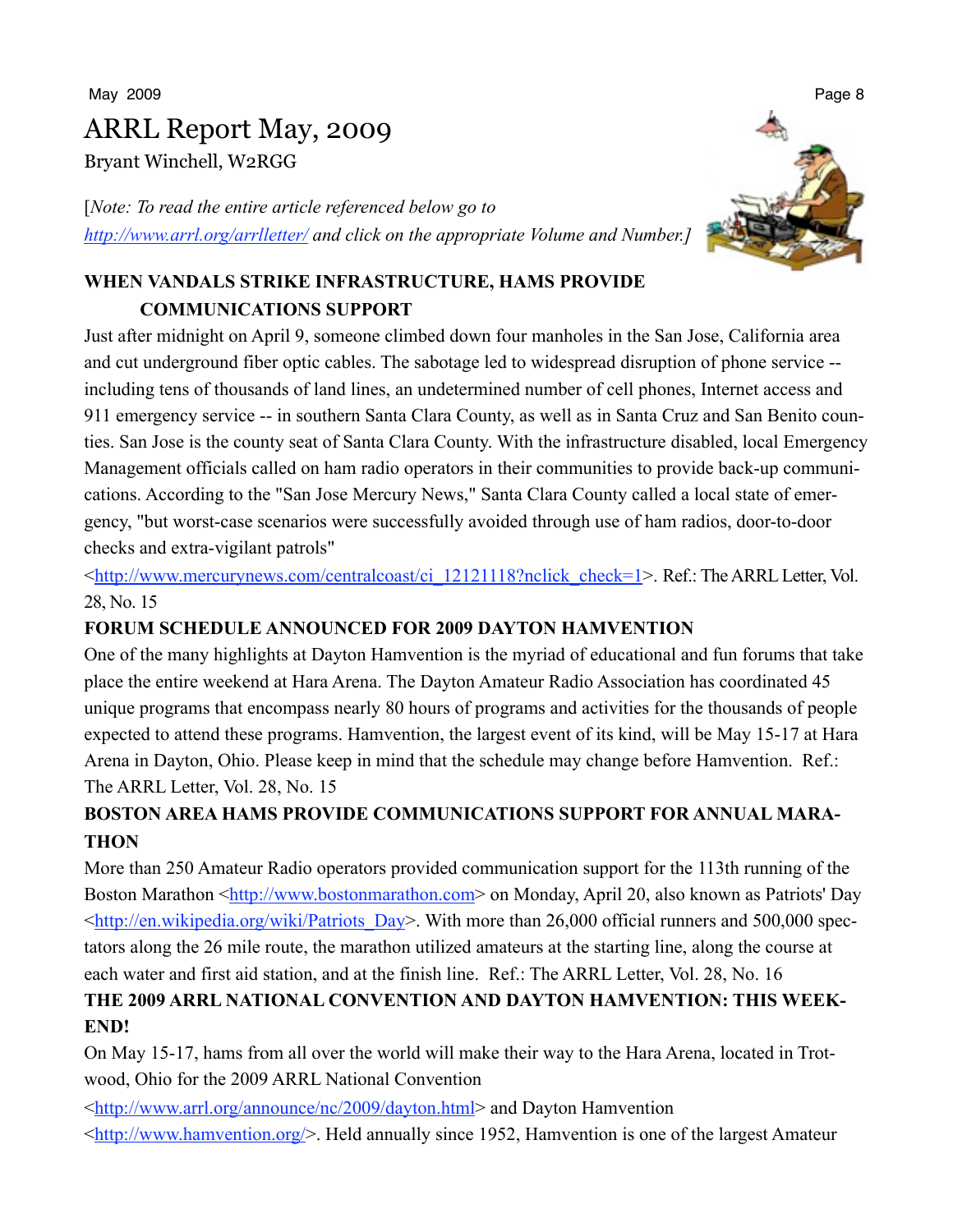

Radio gatherings in the world. Keeping Up in Dayton If you can't make it to Dayton -- or even if you make the trek – you can still catch all the latest news on the Con-vention's Weblog [<http://www.arrl.org/blog](http://www.arrl.org/blog). Ref.: The ARRL Letter, Vol. 28, No. 17 **ARRL GRASSROOTS LEGISLATIVE ACTION COMMITTEE SOLICITS MEMBER SUPPORT FOR HR 2160** 

One of the biggest challenges that amateurs face is antenna restrictions -- those implemented by local governments and those originating from deed restrictions and building development covenants. As many hams know, the FCC's PRB-1 limited preemption order

<[http://www.arrl.org/FandES/field/regulations/PRB-1\\_Pkg/prb-1.pdf](http://www.arrl.org/FandES/field/regulations/PRB-1_Pkg/prb-1.pdf)> offers amateurs some relief when facing zoning and building restrictions; however, PRB-1 does not extend to include covenants, conditions and restrictions (known as CC&Rs). These deed and property use restrictions strongly and negatively affect the ability of Amateur Radio Service licensees to perform valuable emergency and disaster communications. Finding a method to extend the PRB-1 protections is a key component of the ARRL Legislative Action Program [<http://www.arrl.org/govrelations/laprog-faq.html>](http://www.arrl.org/govrelations/laprog-faq.html). Ref.: The ARRL Letter, Vol. 28, No. 18

#### **FCC RELEASES REDACTED BPL CASE STUDIES AFTER ARRL FOIA REQUEST**

 Earlier this month, the FCC released the redacted portions of the studies on which they relied with regard to its Broadband over Powerline (BPL) rulemaking in 2004 after ARRL filed an Freedom of Infor-mation Act request [<http://www.arrl.org/news/files/BPL\\_FOIA\\_Request033109.pdf>](http://www.arrl.org/news/files/BPL_FOIA_Request033109.pdf) on March 31 for the studies. In October 2007, the US Court of Appeals for the District of Columbia Circuit heard ARRL's case against the Commission <<http://www.arrl.org/news/stories/2007/10/25/102/>>, stating, among other things, that the FCC not only withheld the internal studies until it was too late to comment, but had yet to release portions of studies that may not support its own conclusions regarding BPL. The FCC claimed that the studies were "internal communications" that it did not rely upon in reaching its decision to adopt the BPL rules. In its April 2008 ruling, the Court ordered the FCC to release the studies <<http://www.arrl.org/news/stories/2008/04/25/10064/>>. Ref.: TheARRLLetter, Vol. 28, No. 18

#### **DX ACTIVITIES ABOUND AT ARRL EXPO AND NATIONAL CONVENTION**

ARRL Membership and Volunteer Programs Manager Dave Patton, NN1N, reports that plans for a plethora of DX activities at the ARRL EXPO -- part of the 2009 ARRL National Convention at the Dayton Hamvention -- are wrapping up  $\frac{\text{http://www.arrl.org/expo>}}{\text{http://www.arrl.org/expo>}}$ . "We are excited about the activities that will be taking place," he said. "Visitors to the EXPO will see a lot of activities relating to DX, including an expanded International Amateur Radio Union (IARU) <<http://www.iaru.org/>> area." The National Convention will take place May 15-17 at Hara Arena, located near Dayton, Ohio. Ref.: The ARRL Letter, Vol. 28, No. 18

When people say 'life is short', what does that mean? Life is the longest thing anyone ever does. What can you do that's longer?

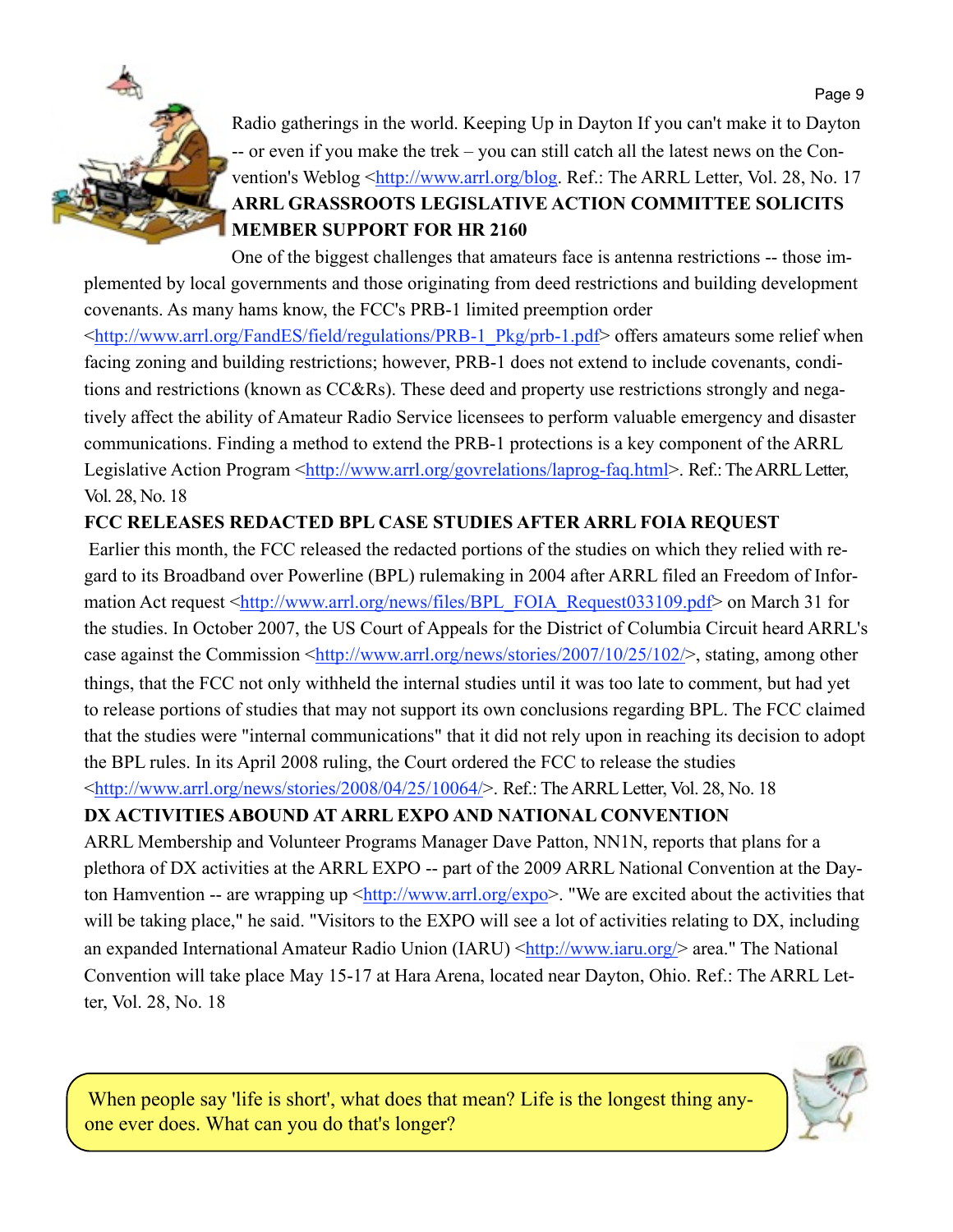May 2009 Page 10

### Federal Help Coming with Antenna Restrictions Beyond PRB-1???? Bryant Winchell, W2RGG

[Note: This is an expanded comment to my regular ARRL Report due to the importance of HR 2160. The entire report can be found in the ARRL Report, Vol. 28, No 18 by going to<http://www.arrl.org/arrlletter/>. All hams, not just the ARRL members, should watch this development closely]



\* Identify unreasonable or unnecessary impediments to enhanced Amateur Radio communications - such as the effects of private land use regulations on residential antenna installations -- and make recommendations regarding such impediments.

\* Recommend whether Section 207 should be modified to prevent unreasonable private land use restrictions that impair the ability of amateurs to conduct, or prepare to conduct, emergency communications by means of effective outdoor antennas and support structures at reasonable heights and dimensions for the purpose in residential areas.

The bill does not automatically extend PRB-1 to include CC&Rs, but it takes a first big step in that direction by determining the extent that things such as CC&Rs impede the Amateur Service in performing public and emergency service communications.

HR 2160 has been assigned to the House Committee on Energy and Commerce. Getting the bill out of committee is the first major hurdle to overcome -- and that is where ARRL members play an essential role. As part of a phased campaign, members of the ARRL's Legislative Action Committee and Division Directors sent letters to some ARRL members earlier this week; these members reside in a congressional district whose Member of Congress serves on that committee. The next phase will include all ARRL members.

This first set of members was encouraged to send letters expressing their support of HR 2160 to their congressional representative via Chwat & Company, the League's Washington legislative consultant. Due to security measures imposed on mail sent to congressional personnel, representatives from Chwat will hand deliver the letters to the respective Member of Congress.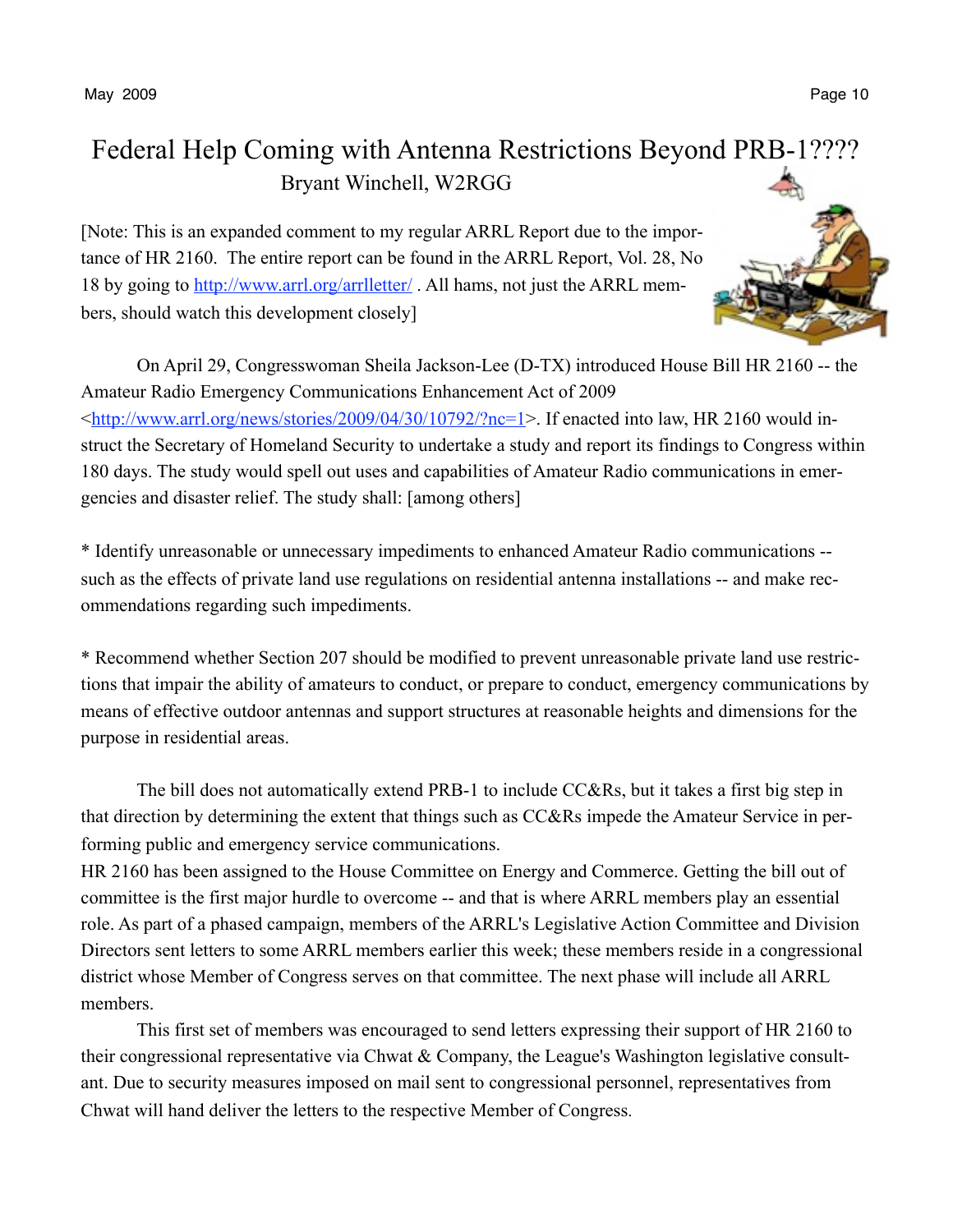

# *Amateur Radio Course*

FCC "Technician" course (entrée level)

### **This is a Two-Session course**

August 15 and 22 10:00 a.m. to 2:00 p.m. (both Saturdays) **Plus:**

The FCC test on Aug 29 from 1:30 to 3:30 PM Cost \$14

### **All sessions and the FCC test are at:**

Hesse Park 29301 Hawthorne Blvd. Rancho Palos Verdes

- No pre-registration required - - No fee for the course -

### **Optional Material**

- Study book with FCC test questions, \$20 - - Copy of my Power Point charts, \$10 -

Students thru grade 12 who take the course and get their Technician license will be reimbursed up to \$50 by: The Palos Verdes Amateur Radio Club For more information contact Walt, K1DFO, at walt.ordway@yahoo.com